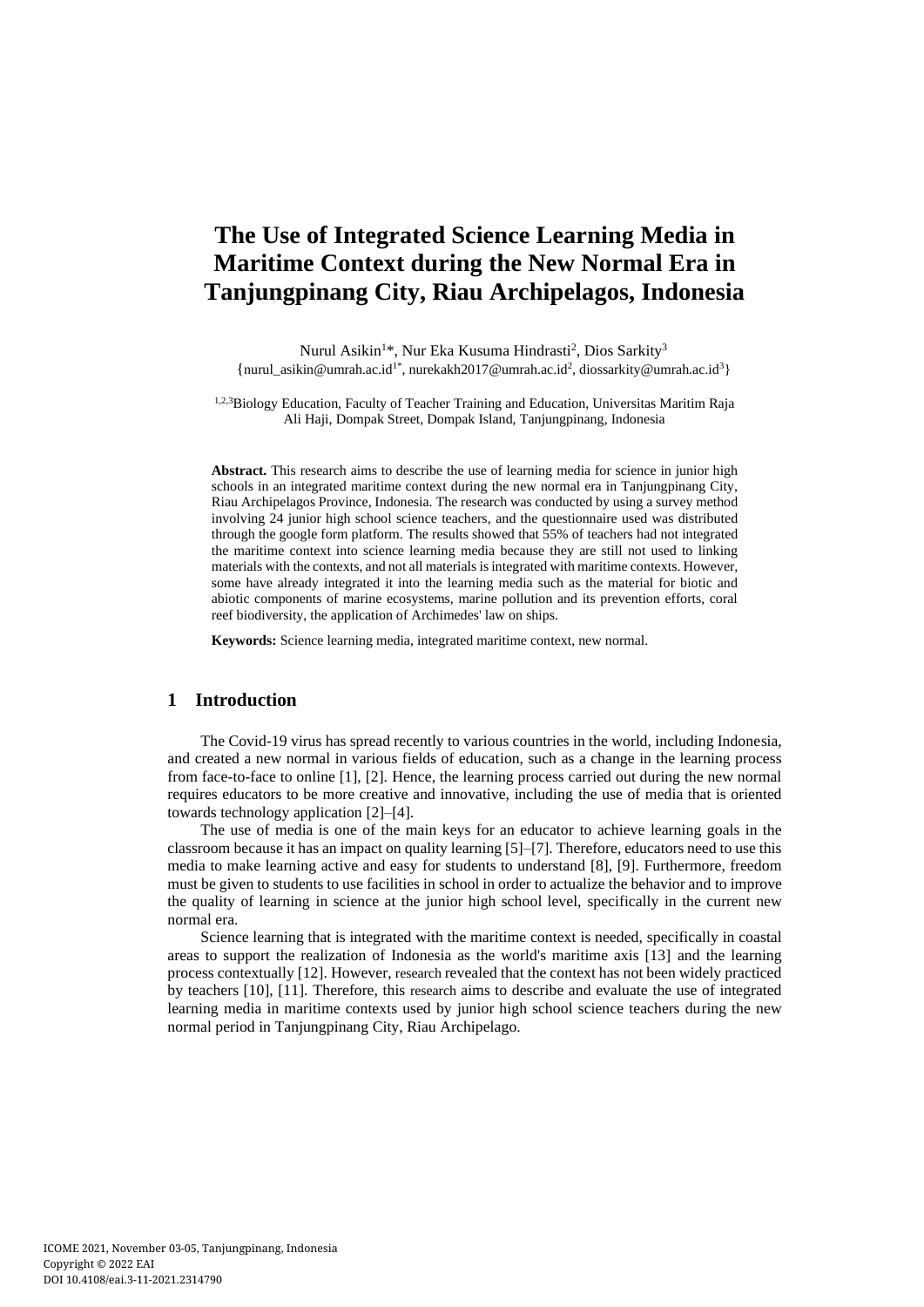### **2 Research Method**

This research is a descriptive survey that involved 24 junior high school science teachers in Tanjungpinang City. In addition, open and closed online questionnaires were used and distributed through the google form platform which was filled out by respondents within 5 days (10-15 August 2021). In the introductory part of the questionnaire, a brief explanation of the purpose and procedure of the survey and voluntary participation in filling out the questionnaire was given. The instrument was developed to explore information on aspects of using science learning media that are integrated in the maritime context during the new normal. This consist of the suitability of the use of learning media with the objectives and subject matter, its relevance to the interests of students' needs, contextuality of learning media as well as its effectiveness and efficiency, the use of learning media for learning evaluation, and the use of integrated science learning media with maritime concepts. The data obtained through the questionnaire were analyzed using the following formula.

$$
S = \frac{R}{N} \times 100
$$

Information:

 $S =$  Percentage of learning media usage

 $R =$ Respondent's answer score

 $N = Total maximum score$ 

The percentage of use of integrated science learning media in maritime contexts is grouped into the following categories:

| No. | Category   | <b>Interval</b> |
|-----|------------|-----------------|
|     | Very Good  | $86 - 100 %$    |
|     | Good       | $76 - 85%$      |
|     | Sufficient | $60 - 75\%$     |
|     | Less       | $55 - 59%$      |
|     | Verv Less  | 54 %            |

**Table 1.** The percentage of the use of science learning media is grouped into the categories [14]

### **3 Result and Discussion**

The results of data analysis on the use of integrated science learning media in maritime contexts used by teachers in Tanjungpinang City, Riau Archipelagos during the new normal period is seen in Table 2.

**Table 2**. The use of integrated science learning media in the maritime context used by teachers during the new normal

| No | Aspect                                                                               | Percentage $(\%)$ | Category  |
|----|--------------------------------------------------------------------------------------|-------------------|-----------|
|    | The suitability of the use of science learning media with<br>learning objectives     | 87.5              | Very Good |
|    | The suitability of the concept of the subject matter with<br>the learning media used | 87.5              | Very Good |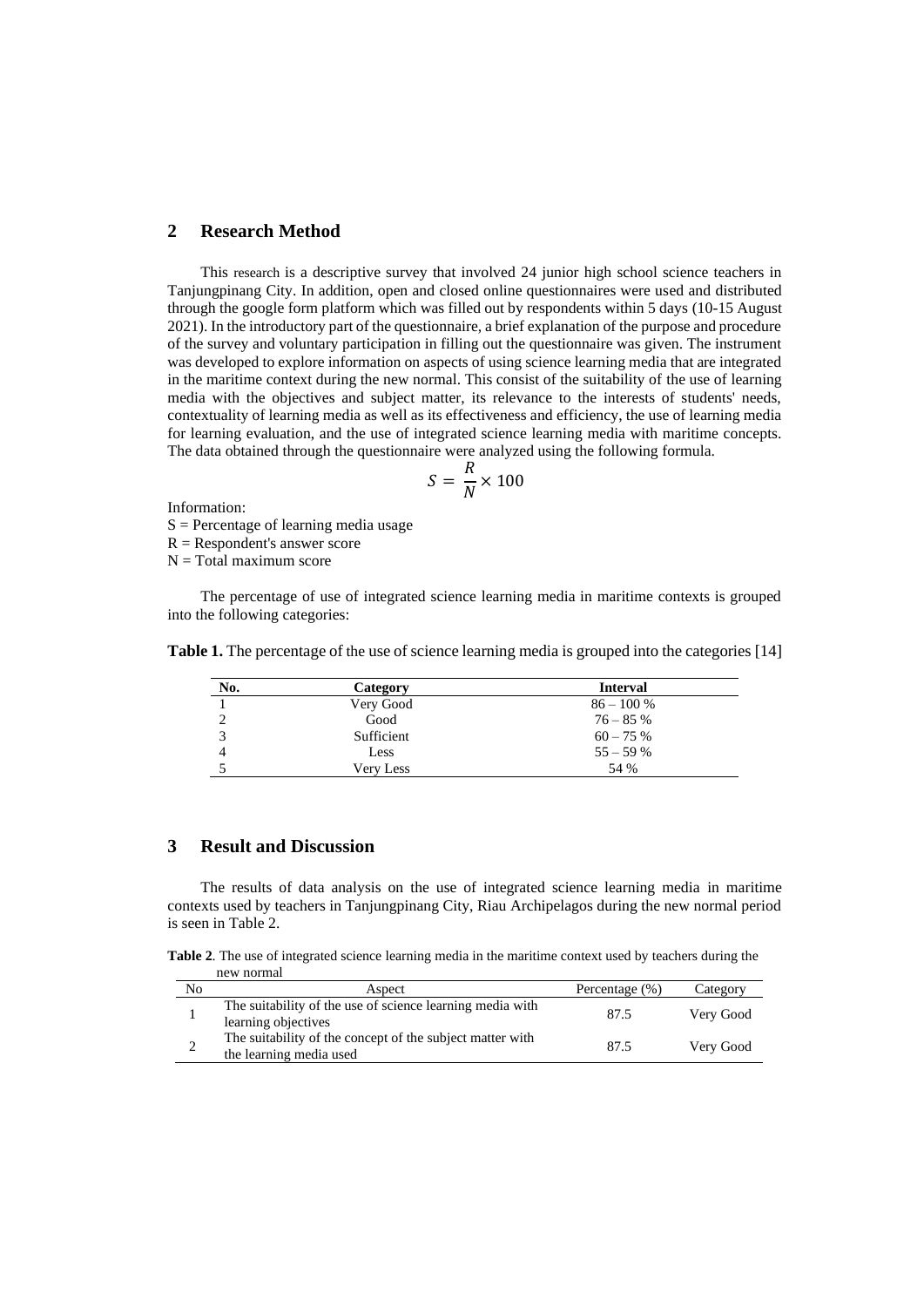| No | Aspect                                                                                                                   | Percentage $(\%)$ | Category   |
|----|--------------------------------------------------------------------------------------------------------------------------|-------------------|------------|
| 3  | The relevance of learning media to the interests of<br>students' needs                                                   | 78.82             | Good       |
| 4  | The science learning media used in the new normal is<br>helpful in linking concepts with student reality<br>(contextual) | 81.25             | Good       |
| 5  | The effectiveness of science learning media used in the<br>new normal                                                    | 76.74             | Good       |
| 6  | Efficiency of science learning media used in the new<br>normal                                                           | 84.72             | Very Good  |
| 7  | The science learning media used has an impact on the<br>evaluation of learning                                           | 71.18             | Sufficient |
| 8  | The use of integrated science learning media in maritime.<br>context                                                     | 55                | Less       |

According to Table 2, the science learning media used by junior high school teachers in Tanjungpinang City, Riau Archipelagos, during the new normal period is currently in accordance with the learning objectives and the concept of the material taught to students are in a very good category. Science teachers carry out online learning by utilizing the media that are designed to the learning objectives. These learning media used include videos, PowerPoint slides, figures, and sound recordings made according to the material being taught, which makes it easier for students to understand the material in order to achieve the learning objectives [5], [6], [15].

Furthermore, the online learning media is considered more efficient, because it resulted in very good results when used during the new normal. It is in accordance with the lesson plans and time allocations listed in the Learning Implementation Plan (RPP) to simplify the learning process [7], [16]. In the aspects of science learning media usage as related to the evaluation of learning, a sufficient category was obtained. In this case, teachers use learning media at the time of remedial and enrichment which makes student learning outcomes reach the Minimum Completeness Criteria (KKM) that have been set by the school. This remedial learning is used for students who have not reached the KKM, while enrichment learning for the ones who have achieved the KKM score, in order to make students to be more interested in participating in the learning process [5], [9], [17].

In the aspects of using integrated science learning media in maritime contexts, a less result with category of 55% is obtained. This explains that in the New Normal Era, some teachers are still lacking in relating science material to the maritime context. Based on the open questionnaires that have been distributed, teachers have not integrated the maritime context into science learning media because of the following reasons, they are still not used to linking material with the maritime context, do not really understand the concept, and not all materials could be integrated with the maritime context. However, some science teachers (45%) have integrated the maritime context into their learning such as by presenting a discussion of the biotic and abiotic components of marine ecosystems, marine pollution and its prevention efforts, biodiversity in coastal areas and coral reefs, the application of Archimedes' law on ships, and tsunami disaster mitigation. The materials in science learning are combined with maritime context to ensure that teachers and students have knowledge and competence in protecting the marine environment [10]–[12], [18]. In addition, the understanding of maritime context needs to be given to science teachers for it to be integrated in the learning process, specifically in learning media [18], [19]. Similarly, teachers need to be trained on how to integrate subject matter with maritime contexts, specifically for the ones in archipelagos areas, to make the learning process becomes more contextual [11], [18], [20].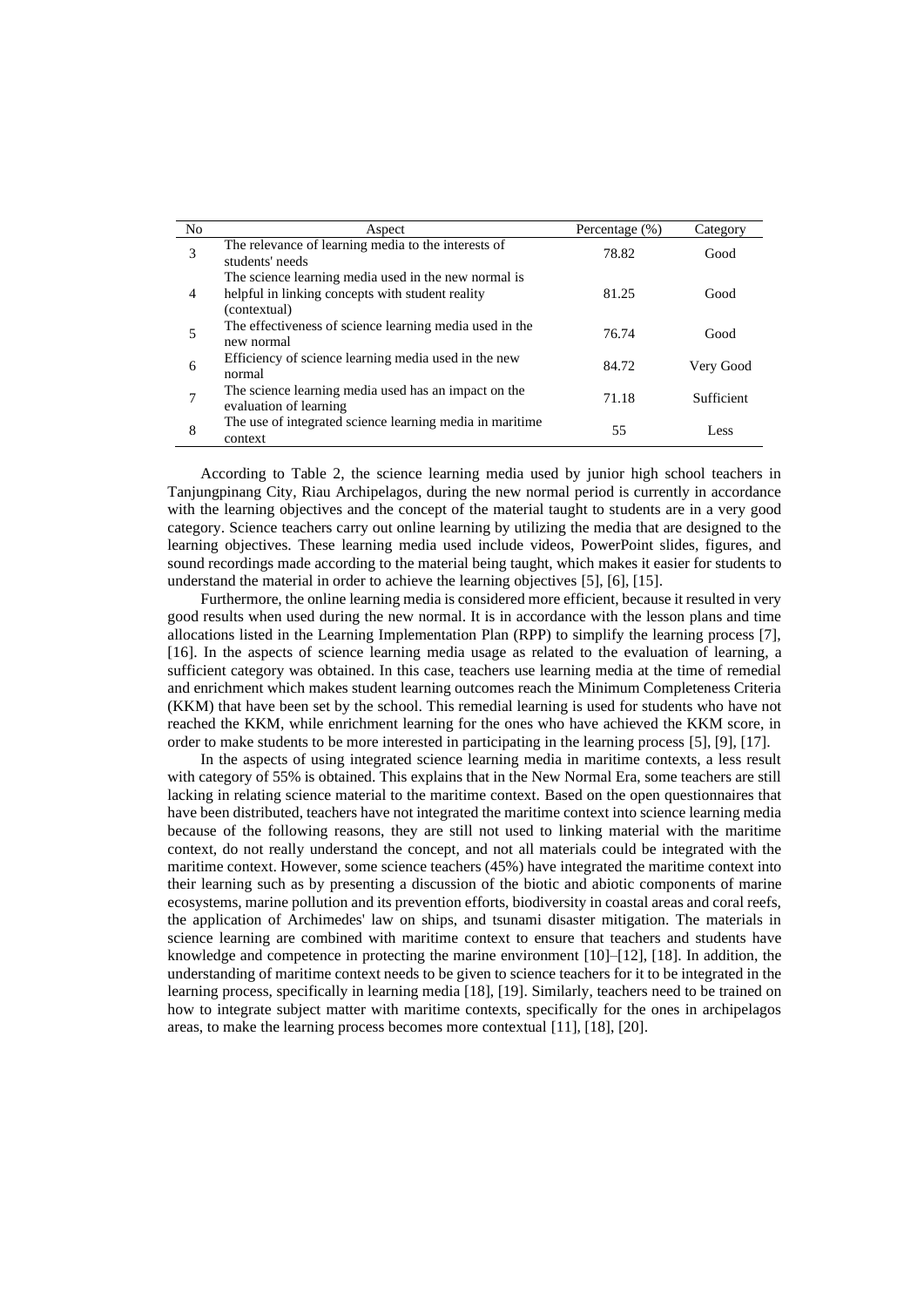## **4 Conclussion**

This research shows that in this new normal era, there is a lack of science learning media usage that is integrated in the maritime context. Basically, teachers have not integrated the maritime context into science learning media because of the following reasons, they are still not used to linking the material with the maritime context, do not understand the maritime concept, teachers assume that not all materials could be integrated with the maritime context. However, few science teachers have integrated the maritime context in learning by presenting a discussion of the biotic and abiotic components of marine ecosystems and pollution as well as its prevention efforts, biodiversity in coastal areas and coral reefs, application of Archimedes law on ships, and tsunami disaster mitigation.

#### **References**

- [1] S. Asawapoom, "Education and Learning New Normal in COVID-19 Pandemic Context," *Ilkogretim Online-Elementary Education Online*, vol. 20, no. 5, pp. 1541–1550, 2021, doi: 10.17051/ilkonline.2021.05.171.
- [2] X. Xie, K. Siau, and F. F. H. Nah, "COVID-19 pandemic–online education in the new normal and the next normal," *Journal of Information Technology Case and Application Research*, vol. 22, no. 3, pp. 175–187, 2020, doi: 10.1080/15228053.2020.1824884.
- [3] N. Asikin, N. Nevrita, and W. Noni, "Aplikasi blood smart: media pembelajaran biologi berbasis android di era revolusi industri 4.0," *Edubiotik : Jurnal Pendidikan, Biologi dan Terapan*, vol. 5, no. 02, Nov. 2020, doi: 10.33503/ebio.v5i02.826.
- [4] M. Hanif, "The development and effectiveness of motion graphic animation videos to improve primary school students' sciences learning outcomes," *International Journal of Instruction*, vol. 13, no. 4, pp. 247–266, 2020, doi: 10.29333/iji.2020.13416a.
- [5] N. Asikin and E. Daningsih, "Development Audio-Visual Learning Media of Hydroponic System on Biotechnology Topic For Senior High Schools," 2018. Accessed: Nov. 01, 2021. [Online]. Available: https://doi.org/10.2991/ice-17.2018.44
- [6] T. P. C. F. Rahmawati, "Students' Learning Outcome in Chemistry Learning using Android Application," *International Journal on New Trends in Education & their Implications (IJONTE)*, vol. 10, no. 2, pp. 28–38, Apr. 2019.
- [7] N. Nevrita, N. Asikin, and T. Amelia, "Analisis Kompetensi TPACK pada Media Pembelajaran Guru Biologi SMA," *Jurnal Pendidikan Sains Indonesia*, vol. 8, no. 2, pp. 203–217, Oct. 2020, doi: 10.24815/jpsi.v8i2.16709.
- [8] M. S. bin Abdul Samat and A. Abdul Aziz, "The Effectiveness of Multimedia Learning in Enhancing Reading Comprehension Among Indigenous Pupils," *Arab World English Journal*, vol. 11, no. 2, pp. 290–302, Jun. 2020, doi: 10.24093/awej/vol11no2.20.
- [9] A. Arsyad, *Media Pembelajaran*. Jakarta: PT. Raja Grafindo Persada, 2016.
- [10] G. Fauville, C. Strang, M. A. Cannady, and Y. F. Chen, "Development of the International Ocean Literacy Survey: measuring knowledge across the world.," *Environmental Education Research*, vol. 25, no. 2, pp. 238–263, Feb. 2019, doi: 10.1080/13504622.2018.1440381.
- [11] L. T. Tsai and C. C. Chang, "Measuring ocean literacy of high school students: psychometric properties of a Chinese version of the ocean literacy scale," *Environmental Education Research*, vol. 25, no. 2, pp. 264–279, Feb. 2019, doi: 10.1080/13504622.2018.1542487.
- [12] T. Amelia and I. Yulita, "Desain Pembelajaran Berbasis Literasi Sains dan Berwawasan Kemaritiman sebagai Hasil Pelatihan di SMAN 4 Tanjungpinang," *Jurnal Anugerah*, vol. 1, no. 1, Nov. 2019, doi: 10.31629/anugerah.v1i1.1580.